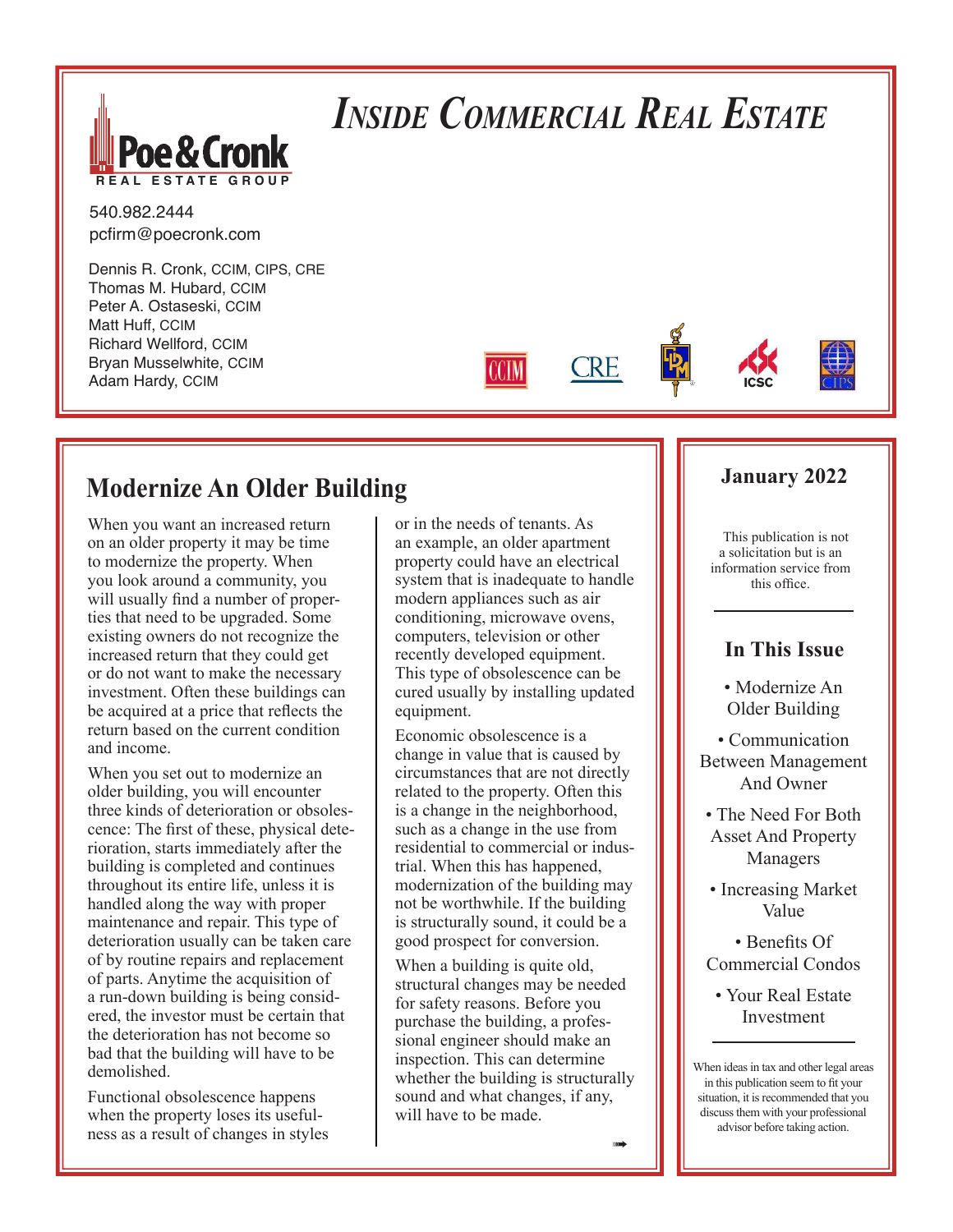#### (continued)

The building can be partially redesigned with architectural changes during the modernization. If a building has very distinctive architectural features rather than a plain exterior, some investors feel that the property has a greater investment potential.

Functional changes and mechanical replacements can reduce costs in an old building and increase efficiency. Wiring will usually need to be replaced to provide safety for modern electrical and computer equipment. Old heating systems will usually be inefficient and cause high maintenance costs, and should be replaced. An example of a mechanical replacement would be a change from an old slow electric elevator to a new highspeed model (often done by simply changing motor and electronic controls).

Aesthetic improvements are the sprucing up of the property and can usually be done at a relatively little cost. When an investor is looking for a quick resale, this type of improvement may be done rather than some of the others. Cleaning up the property, inside and outside, installing new lighting and repainting the building can be enough sometimes to make a quick, small profit.

#### **Modernize For Profit**

When an investor is looking for the proper investment, older apartment buildings in good neighborhoods often look better for a longterm commitment than new construction. When a property is modernized, rents can be raised substantially and, if the work can be done without disturbing the existing tenants, the investor will not have the expense of carrying the property as he would in new construction. The investor would also hope that most of the existing tenants would stay and pay the increased rents, so the

costs related to acquiring new tenants, as would be needed with a new construction, would be avoided.

Finally, the overall costs may be less. Although the price of the property may be high in relation to the current rents, the final cost after modernization may be far less than the cost of new construction. With this lower cost, the investor may be able to charge lower rents than new buildings nearby, putting him into a very competitive position.

#### **Converting To New Use**

Unproductive properties can present opportunities for big profits. When a building is bringing in little or no income because obsolescence or because of changes in the neighborhood that have made the location unsuitable for the original use of the building, converting to a new use can make a new profitable income stream. As an example, a movie theatre in an area converted to industrial might be changed to a factory or warehouse. Some neighborhoods have changed from warehousing and factory areas to residential. A factory building that is no longer being used could be converted to a residential condominium project, a small shopping complex, or an office building.

Don't overlook properties that are still productive, but may have a much greater potential after a conversion. A chocolate factory was converted to a shopping center on the west coast. Movie theatres have been converted to supermarkets. Garages have been converted to condominium parking buildings. Seeing potential profits in older buildings takes imagination.

Give our office a call if you see a building that has potential for another use.  $\Box$ 

### **Communication Between Management And Owner**

For success in achieving the owner's objectives, there must be open communication between the owner and the management company. The process must be continuing from the onset of the management plan based on the owner's objectives to the dissemination of monthly and annual financial reports for the owner's records.

Meetings between the owner and the management

company should be set up on a regular basis. In these meetings, topics such as major repairs, personnel problems and rent collection can be reviewed. In-between meeting, managers must communicate serious problems with the owner immediately, so they can be addressed in a timely and cost-effective manner. Constant communication is essential to the process of  $m$ anagement.  $\square$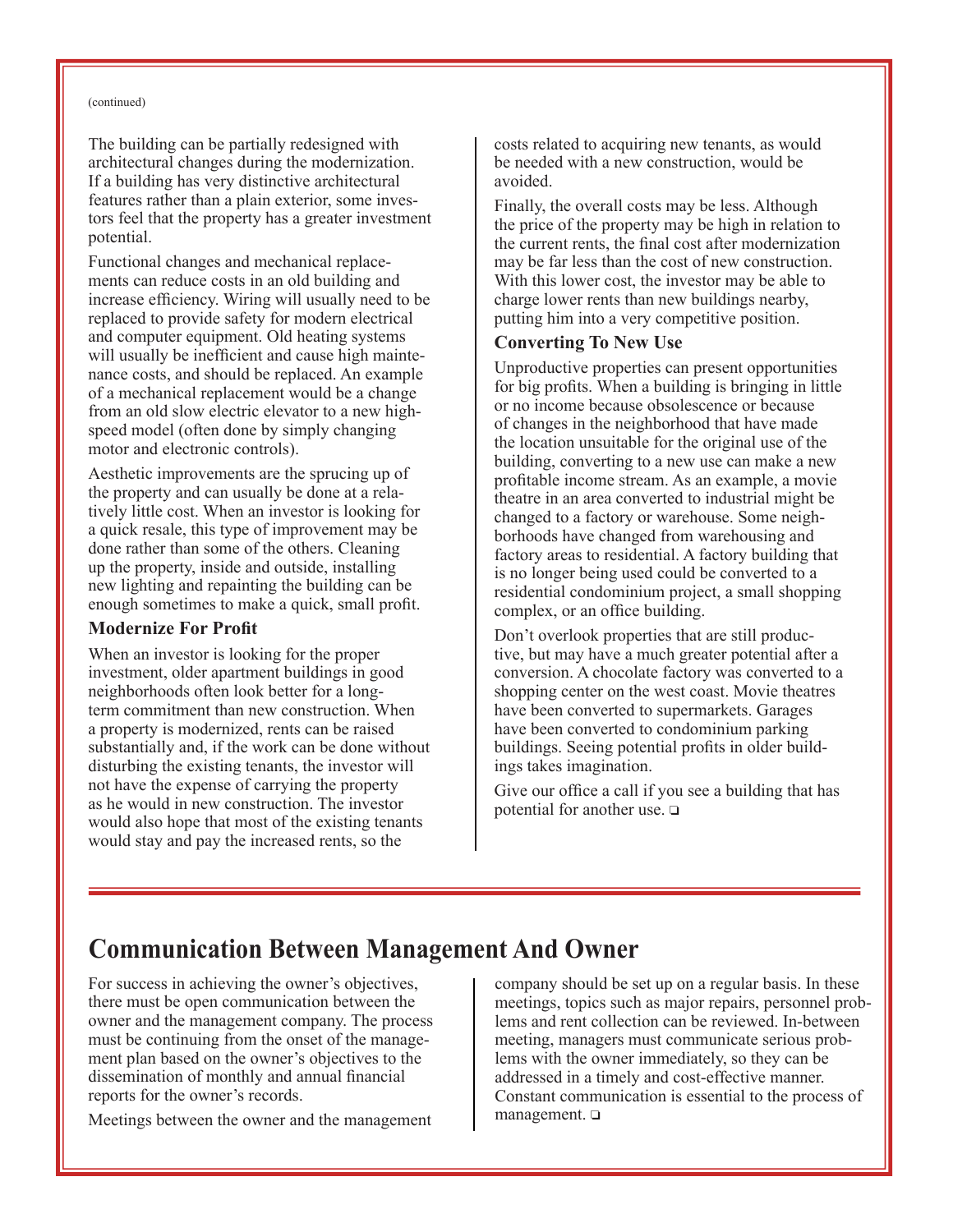## **The Need For Both Asset And Property Managers**

When owners of large portfolios of investment properties need to make strategic business decisions involving management of these properties, they will usually call on asset managers. Areas of concern are overall leasing strategy involving rental rates and tenant concessions, in addition to repositioning or redevelopment, tenant mix, managing bulk service contracts.

There will be owner oversight to the manager's actions, but the asset manager usually controls such matters as contracts, leases, and capital improvements for portfolio properties and is directly involved in implementing strategies involving financing and tax or litigation-related issues. The asset manager will also be responsible for maintaining communication with lenders and equity partners with respect to financial reporting, debt negotiations, and significant operational issues.

The asset manager also can be expected to provide basic administrative services, including information systems support, in-house legal counsel, financial accounting, coordination of required appraisal, and preparation of annual operating budgets. The manager also may plan and coordinate exit strategies–sale and disposition of real estate. Finally, the manager

will be responsible for overseeing property management personnel.

#### **The Property Manager**

Property management responsibilities differ from those of the asset manager. The property manager has a more tactical focus, dealing with the day-to-day operation of individual properties. These responsibilities include: overseeing repairs and maintenance, security, and cleaning operations.

Finance-related responsibilities of the property manager include tenant billings and collections at individual properties; lease negotiations; vendor contracts; cost control for property operations; and maintaining appropriate insurance coverage. They also handle tenant relations and deal with on-site issues such as space and leasing requirements. Finally, the property manager maintains accounting records and performs necessary inspections.

Property managers also may be called on to handle legal matters relating to building and tenant interests and to ensure compliance with local laws and ordinances. Finally, the property manager is the conduit by which information about each property and its operations passes to the asset manager.  $\Box$ 

### **Increasing Market Value**

Investors purchase residential and commercial income producing real estate to make money. There are two obvious ways of making money from a property. First, the owner takes a share of the annual operating profit generated by the investment, and Second, profits from increasing the market value of the investment beyond what it would be because of inflation alone.

### **Management and Income**

Good management has always been the most important point in increasing or maintaining annual operating profits. Being a skillful manager requires intelligent handling of the functions of buying and selling properties, rent collections, maintenance, leasing, controlling expenses, refurbishing, management accounting and more. All of this requires long "hands-on" experience in the field with plenty of assistance from the latest in administrative hardware and software. Professional property managers will do a much better job than most owners and will more than cover their fees.

#### **Increasing Cash Flow**

Since the value of a rental property is based directly on the cash return, adding value means increasing cash flow.

When small investors set out to increase real estate values, the steps are in upgrading houses, duplexes, triplexes, etc., enhancing the cash flow and therefore increasing equity when the property is sold.

When working with larger commercial investment properties, there are two major actions:

Be aware of the things that have the potential of adding value and taking advantage of this knowledge.

• Do the required homework on the property. A feasibility analysis can measure the ability to add value. There may be many other measures that must be taken, such as market analyses, applications for new zoning, design and construction planning and a plan for marketing.  $\Box$